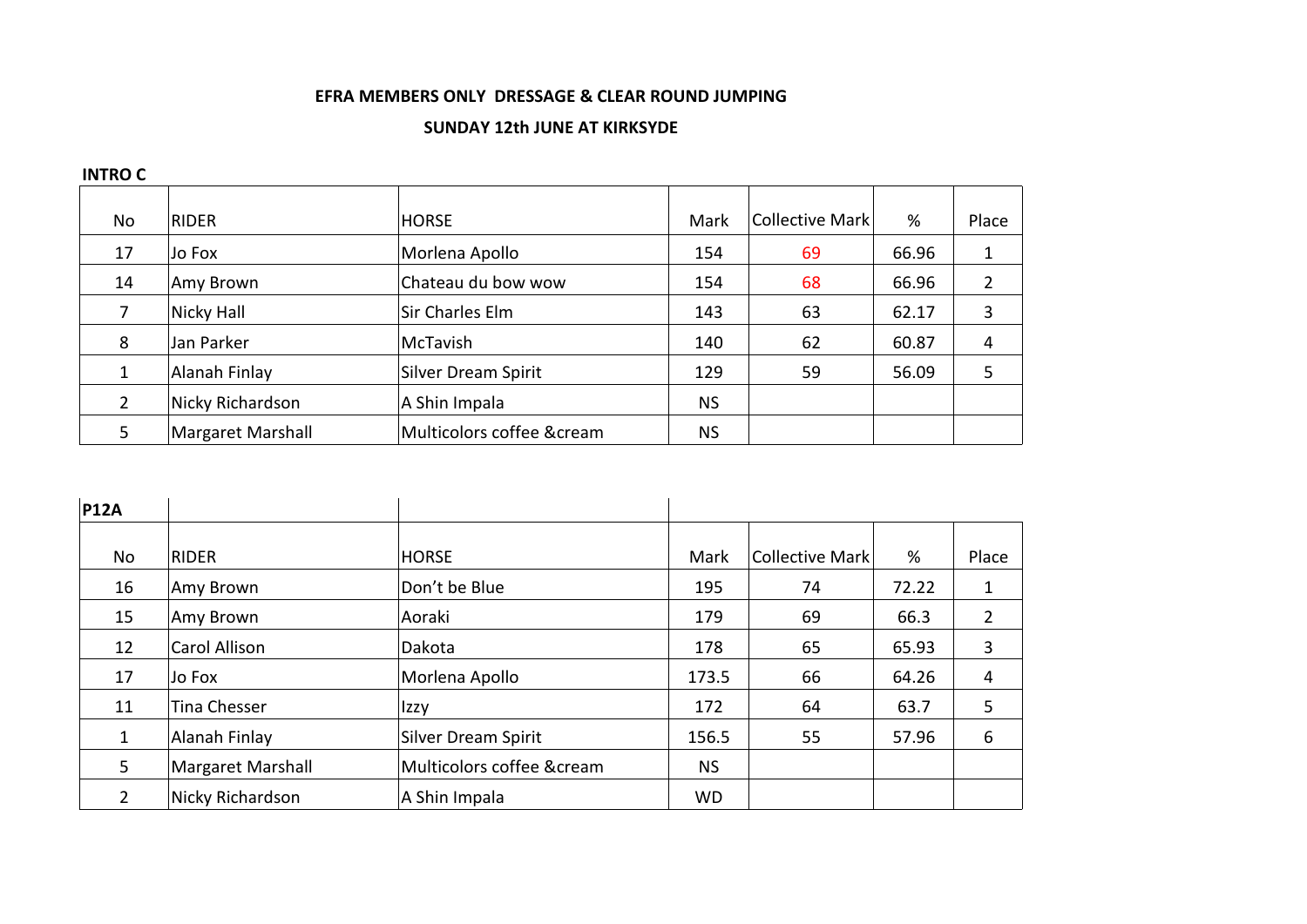| PIZB. |                       |                     |       |                 |       |       |
|-------|-----------------------|---------------------|-------|-----------------|-------|-------|
| No    | <b>RIDER</b>          | <b>HORSE</b>        | Mark  | Collective Mark | %     | Place |
| 23    | Lyndsay Allan         | Covana Tom          | 182   | 67              | 67.59 |       |
| 20    | Kayleigh Millar       | rowdown love        | 180   | 66              | 66.67 |       |
| 21    | <b>Fyonnah Thomas</b> | <b>EPIC DIAMOND</b> | 177.5 | 68              | 65.74 |       |
| 4     | <b>Stacy Miller</b>   | Mounthazel Lad      | 174.5 | 66              | 64.63 | 4     |

## N28

| <b>No</b> | RIDER           | <b>HORSE</b>        | Mark  | Collective Mark | %     | Place |
|-----------|-----------------|---------------------|-------|-----------------|-------|-------|
| 10        | Jane Bruce      | Irish highfligher   | 170.5 | 57              | 71.04 |       |
| 21        | Fyonnah Thomas  | <b>EPIC DIAMOND</b> | 166.5 | 55              | 69.38 |       |
| 23        | Lyndsay Allan   | Covana Tom          | 162   | 53              | 67.5  | 3     |
| 3         | Ian Clark       | Zakbar Star         | 158.8 | 53              | 66.04 | 4     |
| 20        | Kayleigh Millar | rowdown love        | 158   | 52              | 65.83 |       |
| 9         | Kirstin Parker  | Ardfry Balthazar    | 150.5 | 52              | 62.71 | 6     |
| E49       |                 |                     |       |                 |       |       |

| No | <b>RIDER</b> | <b>HORSE</b> | Mark | Collective Mark | %     | Place |
|----|--------------|--------------|------|-----------------|-------|-------|
|    | Ian Clark    | Zakbar Star  | 197  | 53              | 65.67 |       |

**P12B**